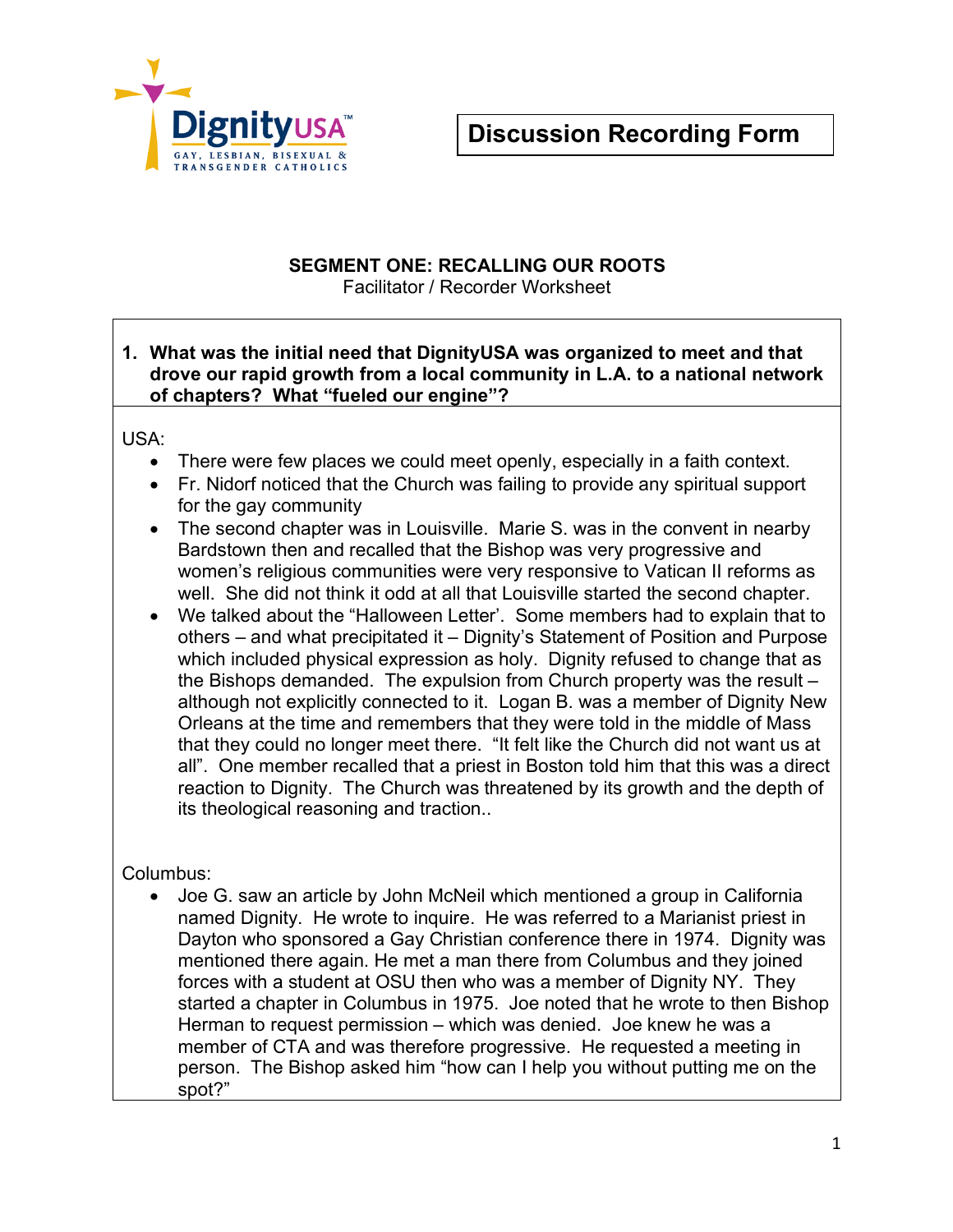



- We recalled how brave John McNeil was with the publication of his book "The Church and the Homosexual". And marching in the NY Pride Parade and being interviewed on Phil Donahue etc. We had to explain all this to newer members.
- In about a year, 100+ men were attending Dignity Columbus.
- There was conflict between two leaders of the Chapter which eventually caused a split and then there were two. "That led to the demise of both" Joe said.
- Before the Halloween Letter, there was cooperation between the Diocese and Dignity. Communication was regular. Several members recalled driving to Chicago where the Cardinal Archbishop celebrated Mass with Dignity.
- A Paulist priest at the OSU Newman Center came out publicly which was unheard of. In 1981 a "Gay Men's Support Group" was established there and grew fast to fill the void left by Dignity. After the Halloween Letter, this group felt threatened as well even though it was never called Dignity. Members recalled that clergy and religious were often put in the middle – making it very hard for them as well to minister as they felt they should.
- Eventually, with a more conservative Bishop, Newman had to become less explicitly welcoming to LGBT people. The Gay Men's Support Group died. Finally, Leo R. l was inspired to try to reform a Dignity Chapter in Columbus. 12 people showed at the first meeting including several women. The group decided it did not want Mass – for two reasons. No priest would take that risk with us. The women resented a patriarchal Church and didn't want Mass as long as women were excluded from the priesthood.
- This eventually changed in about 10 years, when a priest from Cincinnati started driving the two hours to join us. He couldn't attend Dignity Cincinnati there. He initially declined to say Mass because he "wanted to be a part of us, not minister to us". But later he did and finally liturgy became a part of our meetings – but it has never been as central as it was in other chapters for our history, because there was one priest who had to drive a long ways, and because the Ohio State Newman Center was still a place of welcome for us for Mass and most sacraments (not marriage or baptism). Some members noted that it was very important to them when we started having Mass. It was noted that only at Dignity could we experience the fullness of the sacrament of Eucharist and our own wholeness. "Even accepting communities could only go so far". "Dignity enabled me to integrate my spirituality and my sexuality for the first time.
- One local priest invited Dignity to meet in his Church near downtown but the requirement that members enter through the back door after dark was unacceptable. We were "being true to ourselves".
- Marie S. asked why allies were not welcomed for so long. The response was that most of us had been totally conditioned to not put our allies in the crossfires of the Church by publicly associating with them. We marched in the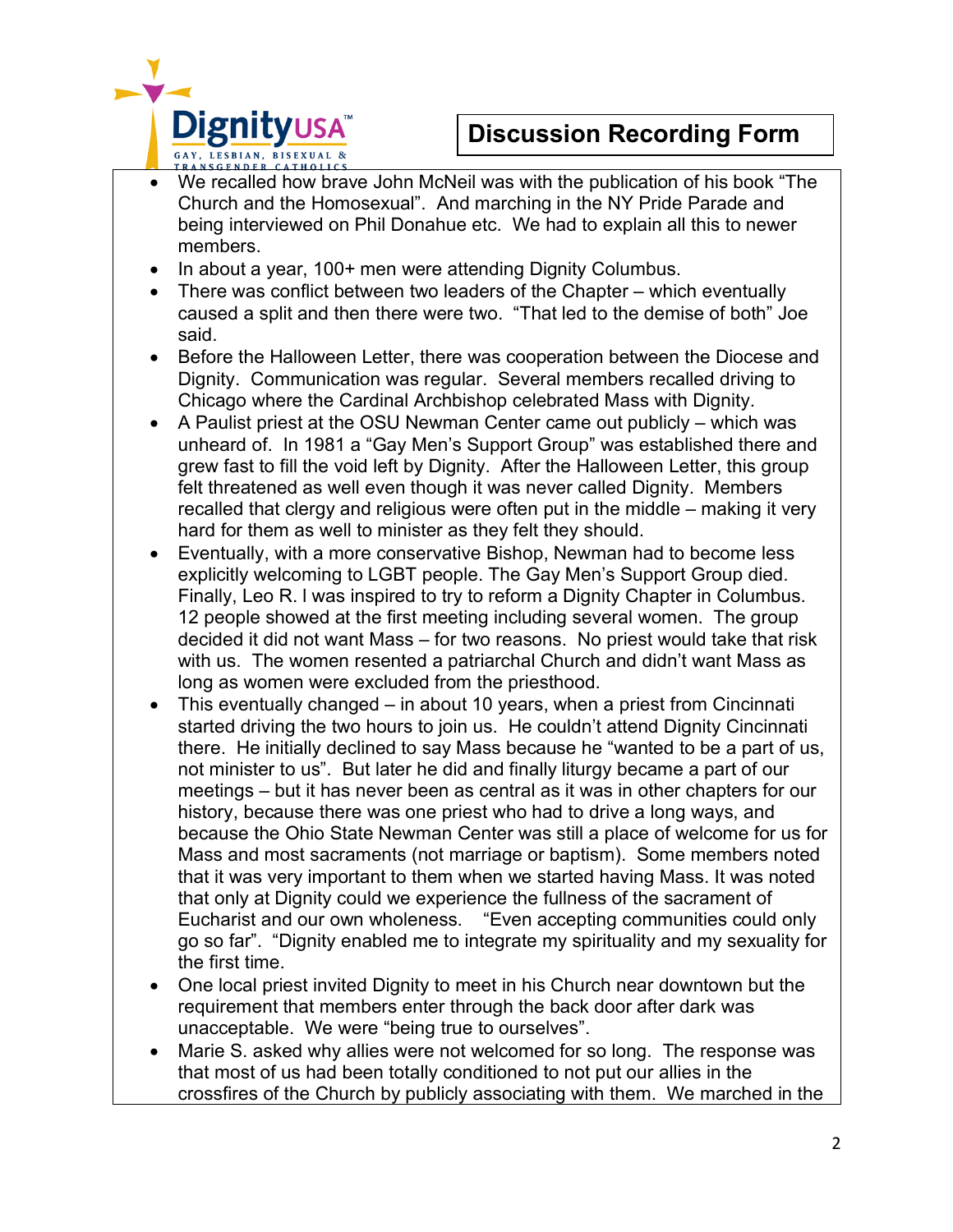

# **Discussion Recording Form**

Columbus Pride Parade by ourselves. Dignity Dayton joined us. Our banner said "Proudly Catholic, Proudly Gay!" We shed our shame by doing that – and were applauded by Catholics in the crowds. Logan B recalled that Dignity New Orleans wanted and need a safe space – and that would not be possible at the time with straight people there – no matter how well intentioned.

- One of our members has never been Catholic he is a Disciple of Christ. IT was noted that Dignity has served many LGBT Christians like him. Dayton had many Lutherans. Grand Rapids was almost entirely protestant because their churches offered no support at the time. That chapter eventually closed as Protestant Churches have become more welcoming as society in general has.
- One member said "Dignity Columbus gave me hope when I was a teacher in a Catholic School in a small city about 45 minutes away. It was well worth the drive for me. It reminded me I was GOOD."
- The member from New Orleans remembered that Dignity put fliers out at the local bars – and that is how he became connected.
- Dignity Columbus was an active force in Columbus. About 5 years ago a Protestant woman was fired from Bishop Watterson HS after 19 years because her partner died and she was recognized as the surviving partner in the paper. The students and faculty were enraged. Dignity led loud protests downtown in front of the Chancery – blocking the street (Gay Street!) – and attracting the media. It was just the latest in many protests we held – on our own and in partnership with CTA Columbus – and we often drove to Dayton, Cincinnati, Cleveland and even Chicago to swell their ranks. That is community!

Historical Context:

- American Psychological Assn. took homosexuality off the list of Psychological Disorders in 1973.
- Reparative Therapy was still practiced and one of our members talked about that.
- Civil rights movements were all over the country at that time.
- HIV (GRID) forced the gay community to "come out" and begin to demand recognition by political powers. A member recalled that they were not allowed to pray for the sick and dying at Mass – HIV was not mentioned.
- Some recalled that sick men were coming to the cities to die  $-$  as they were a pariah in small rural communities and families often did not want to be associated with the illness. One member took such a man into his home and took care of him till he died – where there was no previous friendship. That care-taker was Asst Superintendant of the Catholic Schools at the time and not out. Very brave,
- Sodomy laws were in place in most states still.
- The Church issued a report on Sexual Ethics